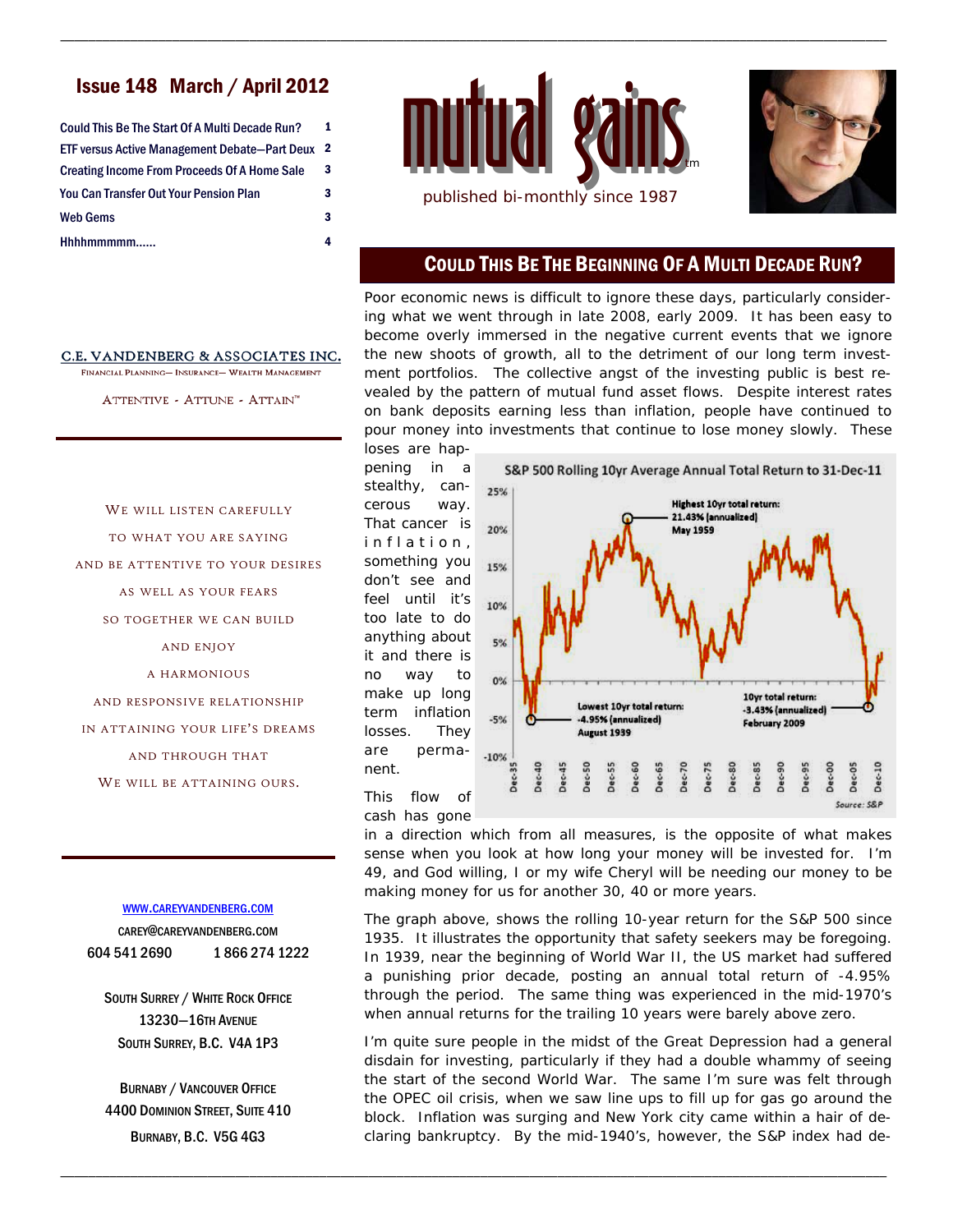#### Page 2

livered an annual return of nearly 10% for those who had invested a decade earlier and, in 1985, the 10-year investor had enjoyed compounded returns in the 15% per year range.

\_\_\_\_\_\_\_\_\_\_\_\_\_\_\_\_\_\_\_\_\_\_\_\_\_\_\_\_\_\_\_\_\_\_\_\_\_\_\_\_\_\_\_\_\_\_\_\_\_\_\_\_\_\_\_\_\_\_\_\_\_\_\_\_\_\_\_\_\_\_\_\_\_\_\_\_\_\_\_\_\_\_\_\_\_\_\_\_\_\_\_\_\_\_\_\_\_\_\_\_\_\_\_\_\_\_\_\_\_\_\_\_\_\_\_\_\_\_

The market low of 2009 marks the third deep trough on the chart, with the opening years of the new millennium now commonly referred to as the "lost decade" by the financial press. It has been painful and frustrating.

Much as in the 1930s and 1970s, individuals today are simply apathetic toward the market. I see it every day and it was most evident during the first 2 months of 2012; "RRSP Season" as they call it. It was one of the lowest level of RRSP contributions in years. There has been very little interest or recognition just how cheap some investments can be purchased for. Corporate profits are very high, companies are financially stronger than they have been in over 50 years. This is very evident in the amount of cash sitting in corporate coffers. This is being slowly paid out in dividends which is at a rate much higher than the interest you can earn on a bank deposit or government bond. Your neighbours around you are probably too caught up in the gloomy macroeconomic news from halfway around the globe.

If history repeats, as the graph on the previous page gives compelling evidence for, then why let decisions based on past hurts hold you back from making your future economically brighter than today? The best thing we can do is take advantage of the opportunities that are right in front of us rather than make decisions based on what has happened in the past. The most successful "see where the puck is going". Take advantage now because we may not be back here for 20 years. I'm going to work my hardest to ensure that my clients are positioned (or repositioned if need be) to benefit as much as possible, based on their own unique situations.

## ETF VERSUS ACTIVE MANAGEMENT DEBATE PART DEUX

As I said in the last issue of mutual gains, ETF's are looked at primarily as a lower cost alternative to a sea of poorly run, actively managed portfolios. The culprit is the breeding ground of the marketing and sales environment in trying to attract investment assets under a corporate umbrella. This is where financial institutions and investment management firms continue to come out with an investment story that is different; a story always created to push one of two emotional buttons, greed or fear. These portfolios have come in the name of "technology", "energy", "gold", "ethical", "environment", "China", "emerging markets", "Canadian banks" etc. All of these have attracted significant investment assets of which the timing has coincided with investors emotional wants rather than investment intelligence. This has created investment returns which investors have very often, not been happy with.

The natural reaction to combat that is to find an alternative investment "product" that can replace what is currently held. ETF's are always talked about for their lower imbedded cost advantage. If you look at that in isolation, you can very well go from one marketing driven investment product to another.

The most significant flaw though with index ETF's is that they magnify risk, because with them you are loading up on high or inflated priced companies. The most extreme example of this is when Nortel Networks soared in value and made up 42% of the TSX. Holding a TSX ETF would have given you a portfolio that, in early 2000, had 42% invested in Nortel. Back then, there were many who saw no problem with this. They had their greed glasses on and couldn't or wouldn't see the risk. A well run, actively managed portfolio, is continually reassessing and changing the holdings within the portfolio, selling the holdings that shoot above their true underlying worth and buying companies that they have on their radar, when they reach prices that are well under what the company is worth.

Index ETF's also don't get to buy into the gems of the investment world. Because they invest only in big companies they don't have exposure to the relatively small, high growth companies that are making a name for themselves. They don't have that instant coffee company that has over 80% of market share in the Far East to take advantage of the 12% per year growth in consumer demand for instant coffee. They don't own a discount U.S. retailer that continues to see strong sales in it's stores (I've been to one and it is crazy the line up at 9pm closing) with lots of room to open new stores to satisfy the demand by the budget minded consumer. If ETF's did own these companies, ETF's would continue to hold them even when they get significantly overpriced. A disciplined investment manager would have sold it and started buying other companies that the masses have yet to discover. In other words, ETF's can put you in a higher risk situation. Higher risk of permanent loss.

The primary reason active management is chosen for a portfolio is simply to get the best return with the least amount of risk. For 26 years I have witnessed the benefit of superior active management and the wealth that has been created and protected using it. It's all about uncovering superior investment management and having them do the work on our behalf so we can live life to the fullest because there is only so much time in the day to fulfil the picture of a life lived well.

\_\_\_\_\_\_\_\_\_\_\_\_\_\_\_\_\_\_\_\_\_\_\_\_\_\_\_\_\_\_\_\_\_\_\_\_\_\_\_\_\_\_\_\_\_\_\_\_\_\_\_\_\_\_\_\_\_\_\_\_\_\_\_\_\_\_\_\_\_\_\_\_\_\_\_\_\_\_\_\_\_\_\_\_\_\_\_\_\_\_\_\_\_\_\_\_\_\_\_\_\_\_\_\_\_\_\_\_\_\_\_\_\_\_\_\_\_\_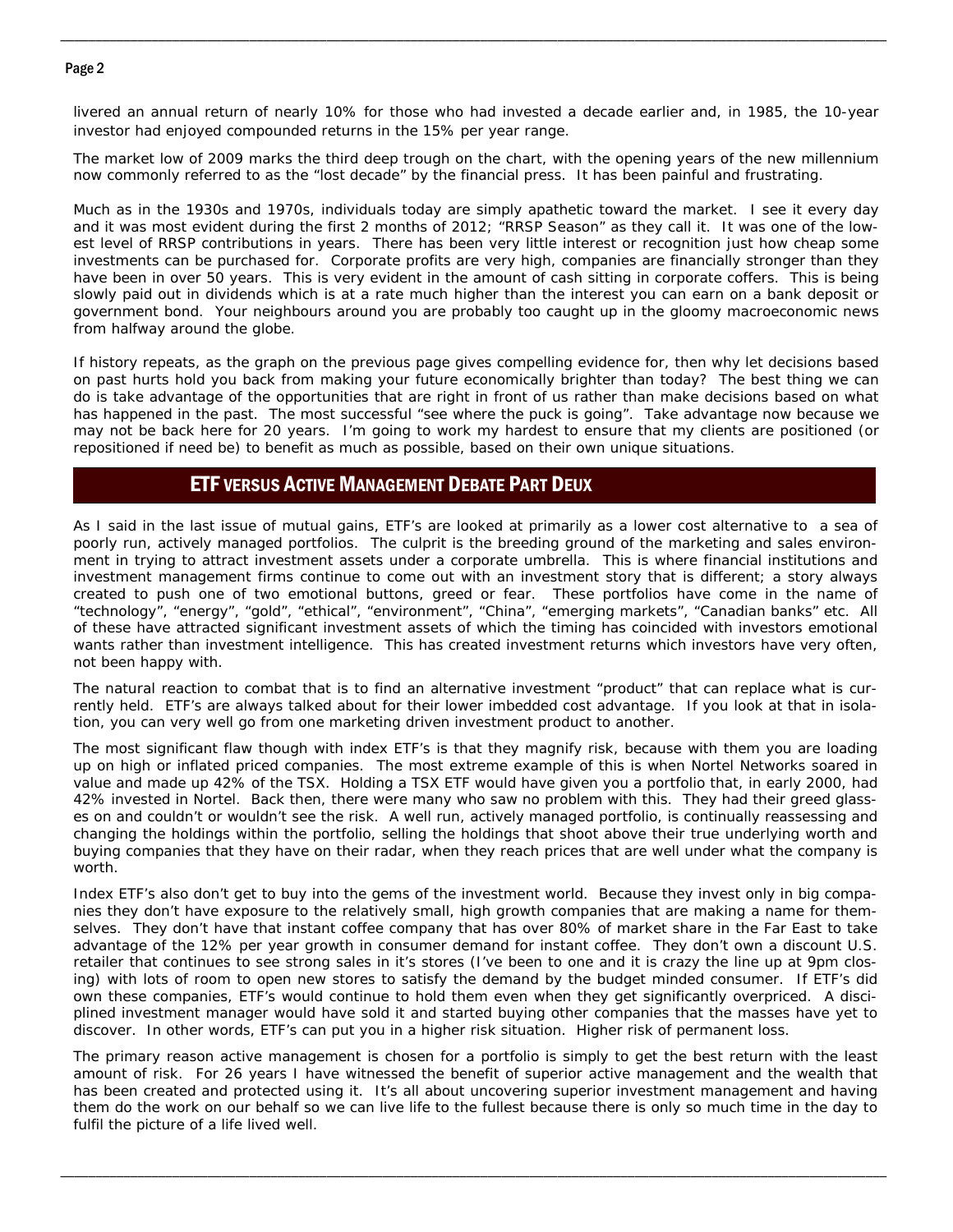## CREATING INCOME FROM THE PROCEEDS OF A HOUSE SALE

Downsizing. It is one of the ways I have seen clients free up cash to create a retirement income stream and why not? The family becomes smaller with your kids leaving the "nest". You now sit in a house that has more rooms than you need, more yard than you know what to do with and definitely more upkeep than you want to pay for. So, the natural progression is to sell the house, move into something smaller, newer and maybe in a different neighbourhood. That leaves you with a lot of cash that could be used to help supplement your retirement income. With interest rates expected to be ultra low for as far as the eye can see and probably very low after that you can't create the income you need from it sitting in a savings account or bank deposit paying 1.25 to 2% per year. For every \$100,000 you'll only get \$2,000 per year going this route. Here are a few areas to give you the additional retirement income you need or would love to have:

\_\_\_\_\_\_\_\_\_\_\_\_\_\_\_\_\_\_\_\_\_\_\_\_\_\_\_\_\_\_\_\_\_\_\_\_\_\_\_\_\_\_\_\_\_\_\_\_\_\_\_\_\_\_\_\_\_\_\_\_\_\_\_\_\_\_\_\_\_\_\_\_\_\_\_\_\_\_\_\_\_\_\_\_\_\_\_\_\_\_\_\_\_\_\_\_\_\_\_\_\_\_\_\_\_\_\_\_\_\_\_\_\_\_\_\_\_\_

Corporate Bonds— Interest rates on a very diversified portfolio of corporate and government bonds of low debt countries can give you interest income close to 6% per year. Instead of sitting of collecting \$167 / month of interest from a bank deposit (per \$100,000 investment), you can collect \$500 / month.

Preferred Shares of Canadian banks and oil companies— The banks charge their customers banking fees and interest on mortgages. Energy companies make money on the gas they sell. Bank profits continue to increase and gas for our cars seems to keep going up in price. Why not have a portion of those profits get paid to you through a steady, rising stream of dividends instead of being paid stagnant interest rates? You can get dividends paid to you in the 3.5% range equating to \$300 / month. This should go up over time just like oil prices and banking fees do which should cover the rising costs of your groceries, phone bill, utilities etc., etc.

G.M.W.B. - The acronym for Guaranteed Minimum Withdrawal Benefit is a contract available by a handful of life insurance companies. As the name implies there is a guarantee attached to this plan. You are guaranteed a minimum monthly income of normally 5% for the rest of your life no matter how poorly your investment does. In other words you can be rest assured that for every \$100,000 you invest you will never get less than \$416 per month every month for as long as you live (and you will get more if your investment goes up).

Those are 3 of many ways in which to create income from cash that could be sitting or is soon to be parked, in a bank account.

# PENSION PLANS—THEY DON'T HAVE TO STAY WITH YOUR EMPLOYER

A pension plan has a significant value. If you have a "defined benefit" plan, you may not be aware exactly how much your piece of your company's pension plan is worth. This is very important to know because it is your money and it may make sense to transfer it out.

Most people I talk to aren't even aware that the pension plan they have at work can be transferred to a "Locked In RRSP" or other plan should they leave their job. More often than not, you can transfer the "commuted value" of your pension plan; that is the dollar value of what your portion of the pension plan is worth. Transferring the commuted value of a pension plan is an important option with analysis done to determine if it makes sense.

When you know the commuted value of your pension plan, calculations can be done to determine if you can get a higher retirement income if you transferred the money out of your pension plan and used one of many financial instruments available to you. Of course, you have to weigh out all the pros and cons but only after doing so will you know if you are truly getting the most out of your money.

Your life expectancy plays a key factor in this calculation. If you are suffering from a life threatening illness or have a history of health issues which could make your life expectancy shorter than the norm, the argument to transfer out the commuted value of your pension plan becomes stronger.

I have seen pension plan commuted values at close to a million dollars. Leaving it in a pension plan may mean the loss of hundreds of thousands of dollars which could have gone to your spouse and eventually your kids.

## WEB GEMS

\_\_\_\_\_\_\_\_\_\_\_\_\_\_\_\_\_\_\_\_\_\_\_\_\_\_\_\_\_\_\_\_\_\_\_\_\_\_\_\_\_\_\_\_\_\_\_\_\_\_\_\_\_\_\_\_\_\_\_\_\_\_\_\_\_\_\_\_\_\_\_\_\_\_\_\_\_\_\_\_\_\_\_\_\_\_\_\_\_\_\_\_\_\_\_\_\_\_\_\_\_\_\_\_\_\_\_\_\_\_\_\_\_\_\_\_\_\_ Www.Xmarks.com - I work on a desk top computer as well as a laptop. On those 2 computers I use 2 different browsers; Firefox and Internet Explorer (the latter because not all websites work within FireFox). This creates a problem. If I find a site I like or use regularly and "Add To "Favorites" in Explorer - I also want it also to be added to "Bookmarks" on Firefox. Install the Free Xmarks Bookmark Sync software and every time you make a change in your bookmarks in one browser it will sync it with the other browsers you use. Xmarks can sync your bookmarks across Internet Explorer, Firefox, Google Chrome and Safari.